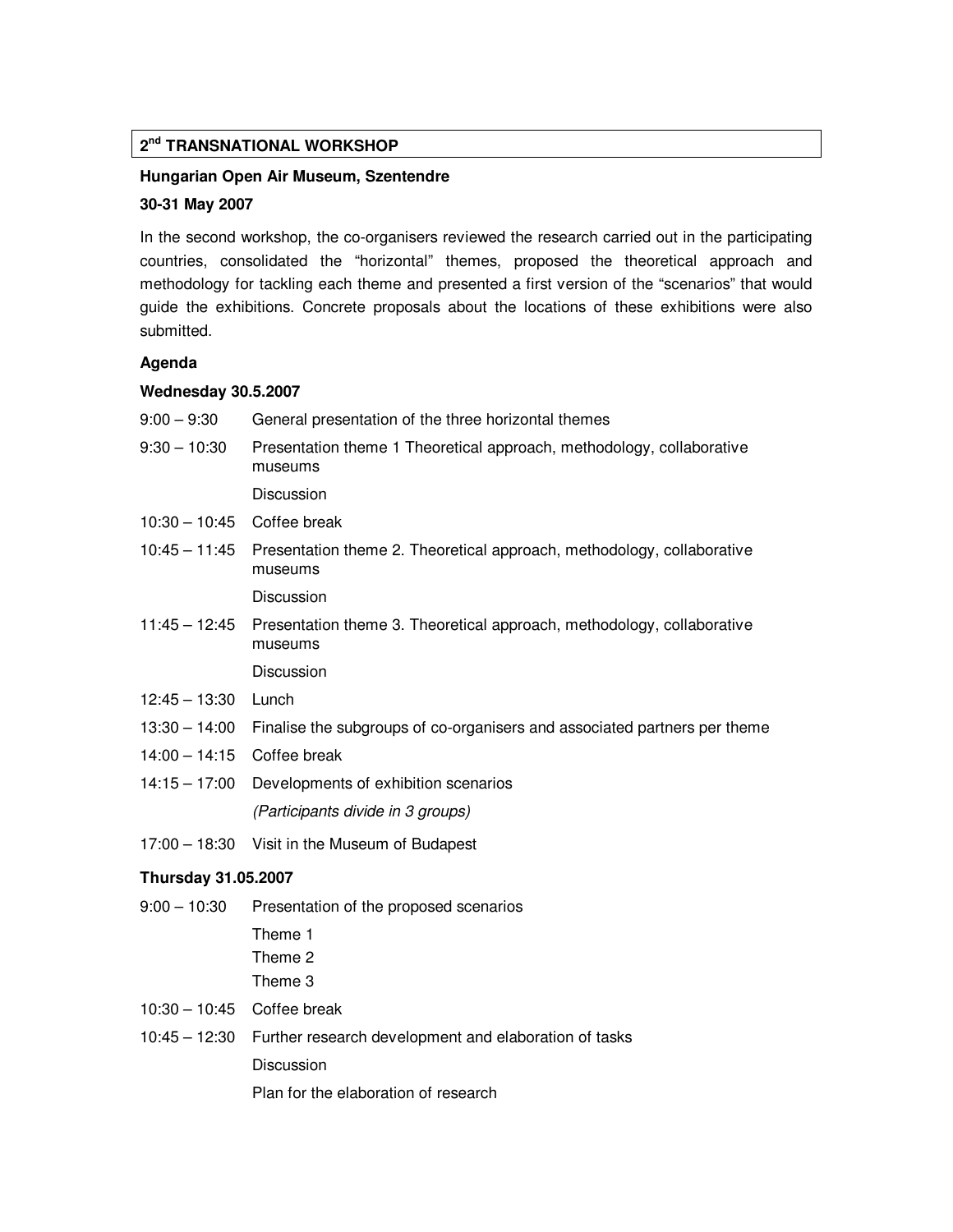# Preliminary plan for the development of the exhibitions

# **Brief Report**

All thematic groups made a presentation of their research developments followed by discussions by all partners. Brief results from the discussions are provided below:

# **Theme 1. Rural cultural landscapes: the interaction between rural communities and the natural environment**

A general overview of research carried so far by the Greek and the Italian partner was made. The concept of the rural landscape was outlined while examples of habitation, building constructions, landscape terracing, management of water and energy sources etc from Europe and the Mediterranean were presented.

# **Theme 2. Inspiration, innovation and technology: the rural perspective and the global pressures**

The French, Swedish and the Hungarian partner mainly focused their presentations on their methodological table and the general theoretical concerns as outlined by their theme. Examples from Hungary were presented.

# **Theme 3. The socio-cultural constructions of rurality: from the material to symbolism**

The Greek, the Polish and the Bulgarian partners presented their theoretical approaches to the idea of symbolism and the construction of rural identity (rurality). Examples from Greek Thrace, Bulgaria and Poland related to symbols, symbolic customs and religion were presented.

Two main issues became the focus of the discussion that followed:

- a. The necessity to stress the use of cultural heritage examples for sustainable development. This is an issue towards which all partners have to work, and
- b. The possibility that themes 1 and 2 may be worked out along similar lines. From the presentations it seemed that they were overlapping. Therefore, the partners of Theme 1 and of Theme 2 should make sure, through close collaboration, that they will not deal with the same issues.

All partners were divided in groups and discussed the future development of their research and possible exhibition scenarios. The rest of the meeting was dedicated to the development of the exhibition scenarios.

Presentations (ppt and word files) and list of participants appear in Annex I.